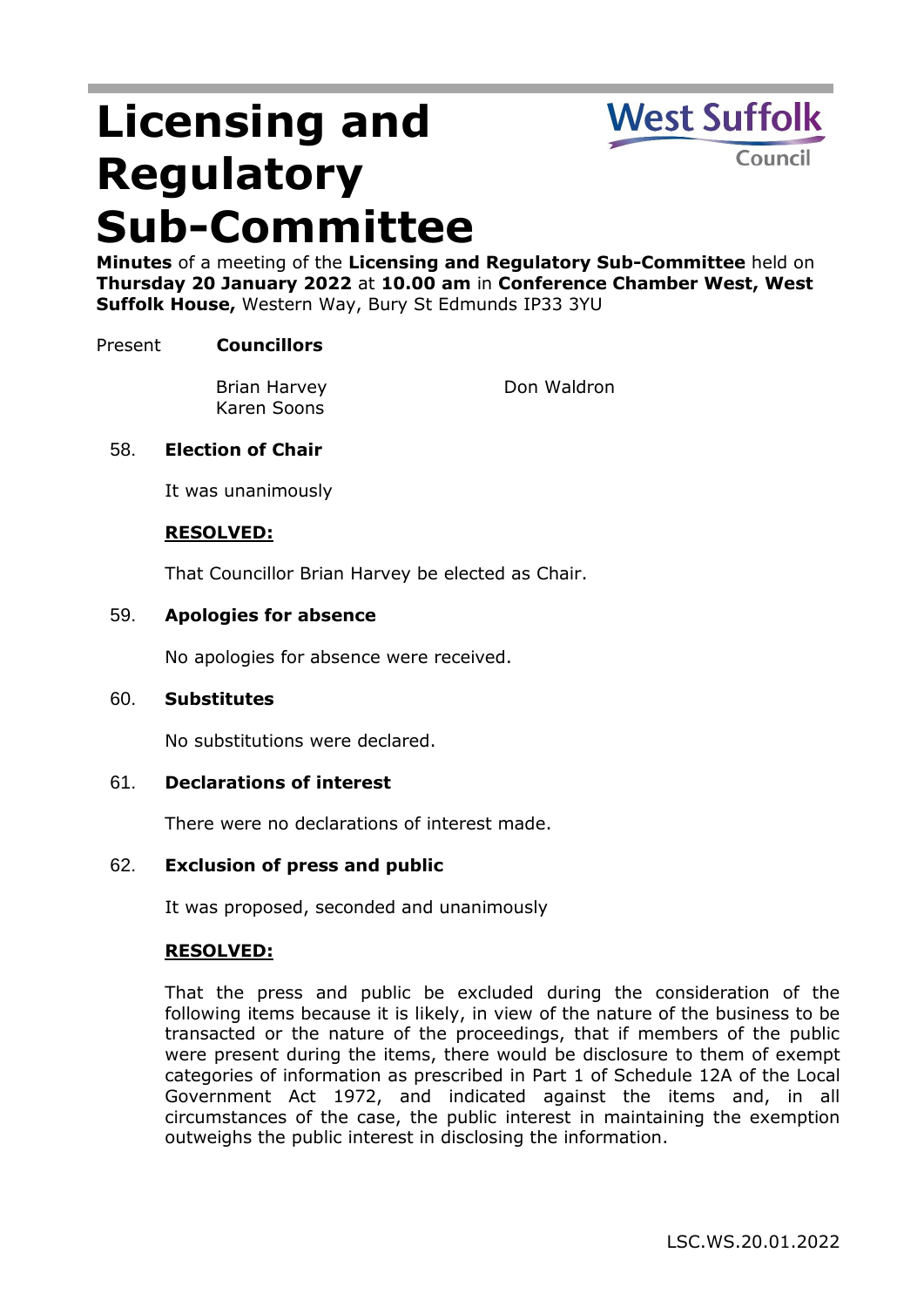## 63. **Application for a Private Hire/Hackney Carriage Driver's Licence (Exempt: Paragraphs 1 & 2) (Report No: LSC/WS/22/001)**

The Business Partner (Litigation/Licensing) welcomed all present to the Hearing, reported that no declarations of interest had been received and introductions to all parties were made.

He also drew attention to the procedure for the conduct of the Hearing as attached to the agenda.

The Licensing Officer presented the report which explained that Members were requested to determine an application for a combined Hackney Carriage/Private Hire Driver's Licence under the provisions of Section 61 of the Local Government (Miscellaneous Provisions) Act 1976.

Members needed to be satisfied that that the applicant was a fit and proper person to hold a licence issued by the Council.

The Officer drew attention to the documentation submitted at Appendices  $1 -$ 9 of Report No LSC/WS/22/001.

The applicant attended the meeting to present their case and answer Members' questions. The applicant's previous operator was also in attendance who spoke in support of their character.

Following which the applicant, their previous operator and all Licensing Officers retired to another room to allow the Sub-Committee to give further consideration to the matter.

Following all parties' return to the meeting room the Business Partner (Litigation/Licensing) advised on the Sub-Committee's decision.

It was

#### **RESOLVED:**

That, having taken into account all representations received both in writing and orally, considered alongside the Licensing Authority's duty to protect the public, Members were satisfied that the pattern of offending had ceased, and was not likely to resume.

And, after careful consideration, the Sub-Committee decided that the applicant was a fit and proper person to be granted a licence.

#### Accordingly, **THE HACKNEY CARRIAGE/PRIVATE HIRE LICENCE APPLICATION WAS GRANTED.**

Prior to closing the meeting the Chair addressed the applicant and reminded them of their responsibility to promptly notify the Council of any matters in relation to their licence.

The meeting concluded at 10.45 am